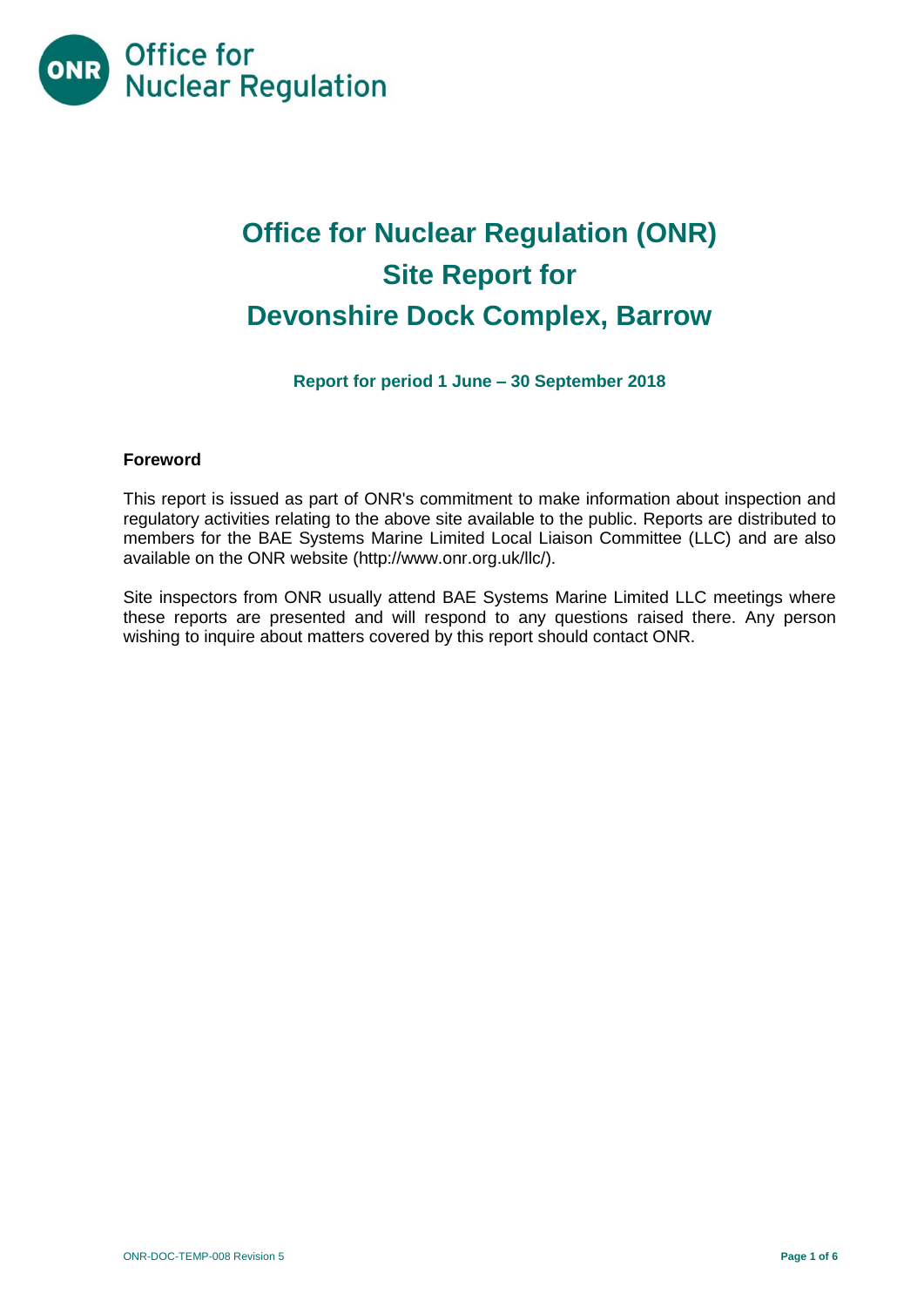# **TABLE OF CONTENTS**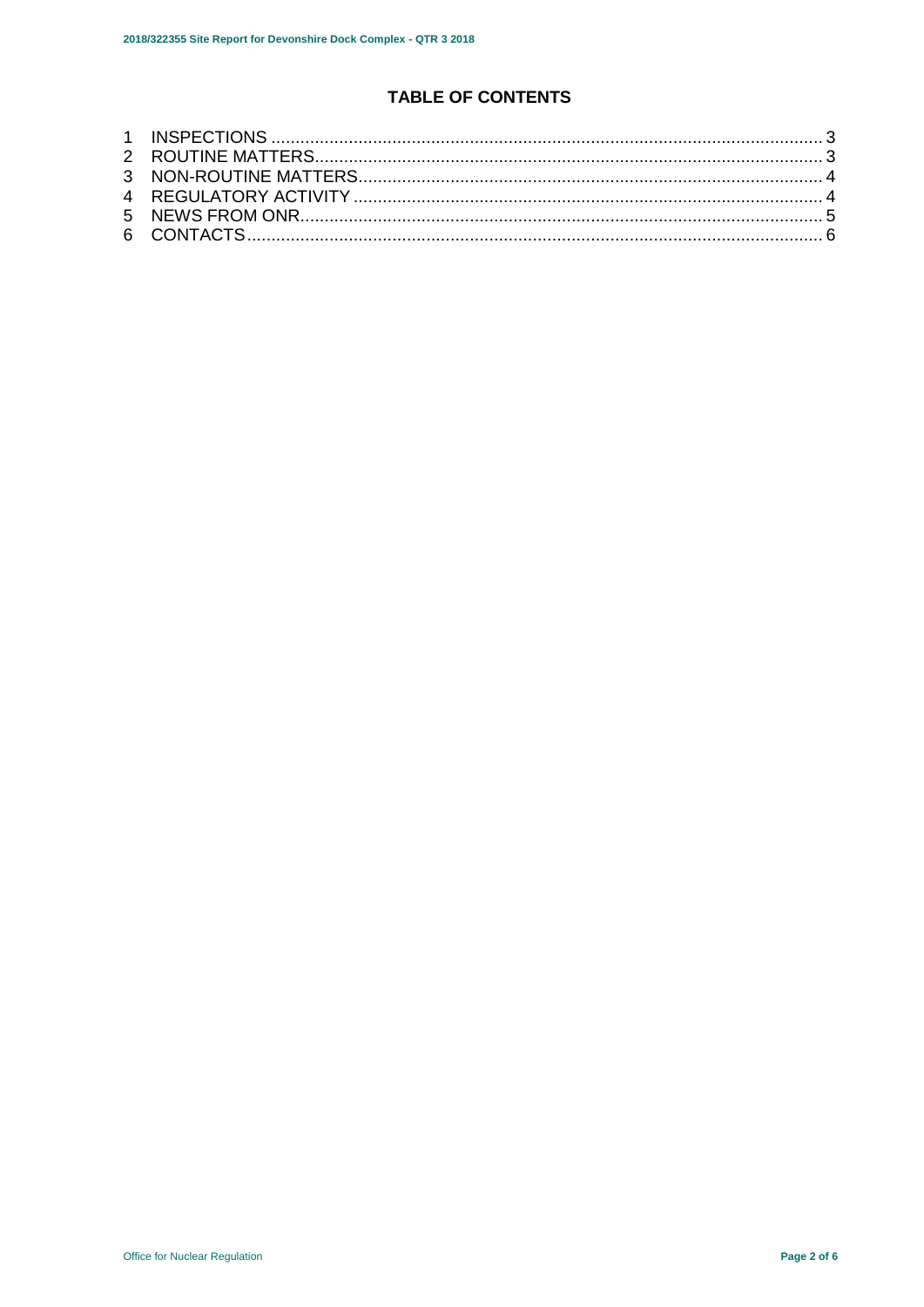# <span id="page-2-0"></span>**1 INSPECTIONS**

# **1.1 Dates of inspection**

The ONR inspectors visited the site on the following dates during the report period 1 June to 30 September 2017:

- $\blacksquare$  2 July 2018.
- $\blacksquare$  10-12 July 2018.
- $\blacksquare$  26-27 July 2018.
- **18 August 2018.**
- **20-22 August 2018.**
- **04 September 2018.**
- **17-18 September 2018.**
- **25 September.**

# <span id="page-2-1"></span>**2 ROUTINE MATTERS**

#### **2.1 Inspections**

Inspections are undertaken as part of the process for monitoring compliance with:

- the conditions attached by ONR to the nuclear site licence granted under the Nuclear Installations Act 1965 (NIA65) (as amended);
- the Energy Act 2013;
- the Health and Safety at Work Act 1974 (HSWA74); and
- Regulations made under HSWA74, for example the Ionising Radiations Regulations 1999 (IRR99) and the Management of Health and Safety at Work Regulations 1999 (MHSWR99).

The inspections entail monitoring the licensee's actions on the site in relation to incidents, operations, maintenance, projects, modifications, safety case changes and any other matters that may affect safety. The licensee is required to make and implement adequate arrangements under the conditions attached to the licence in order to ensure legal compliance. Inspections seek to judge both the adequacy of these arrangements and their implementation.

In this period, routine inspections of the Devonshire Dock Complex, Barrow covered the following:

- **Emergency arrangements.**
- **Dranisational Capability.**
- Radioactive waste management.

#### **Emergency arrangements**

On 11 July 2018, a joint ONR / Defence Nuclear Safety Regulator (DNSR) team assessed the annual on-site emergency exercise (INDIGO 18). This exercise was to demonstrate BAE Submarines Limited's (BAESML) emergency preparedness and response arrangements, made under the licence and authorisation conditions. ONR judged that BAESML provided an adequate demonstration of its emergency preparedness.

#### **Organisational Capability**

ONR inspectors carried out an inspection of BAESML's arrangements, and their implementation, made under Licence Condition (LC) 36 for Organisational Capability. This included a review of BAESML baseline assessments for the posts and roles that have an immediate impact on nuclear safety. ONR concluded that BAESML has adequate arrangements for managing its capability.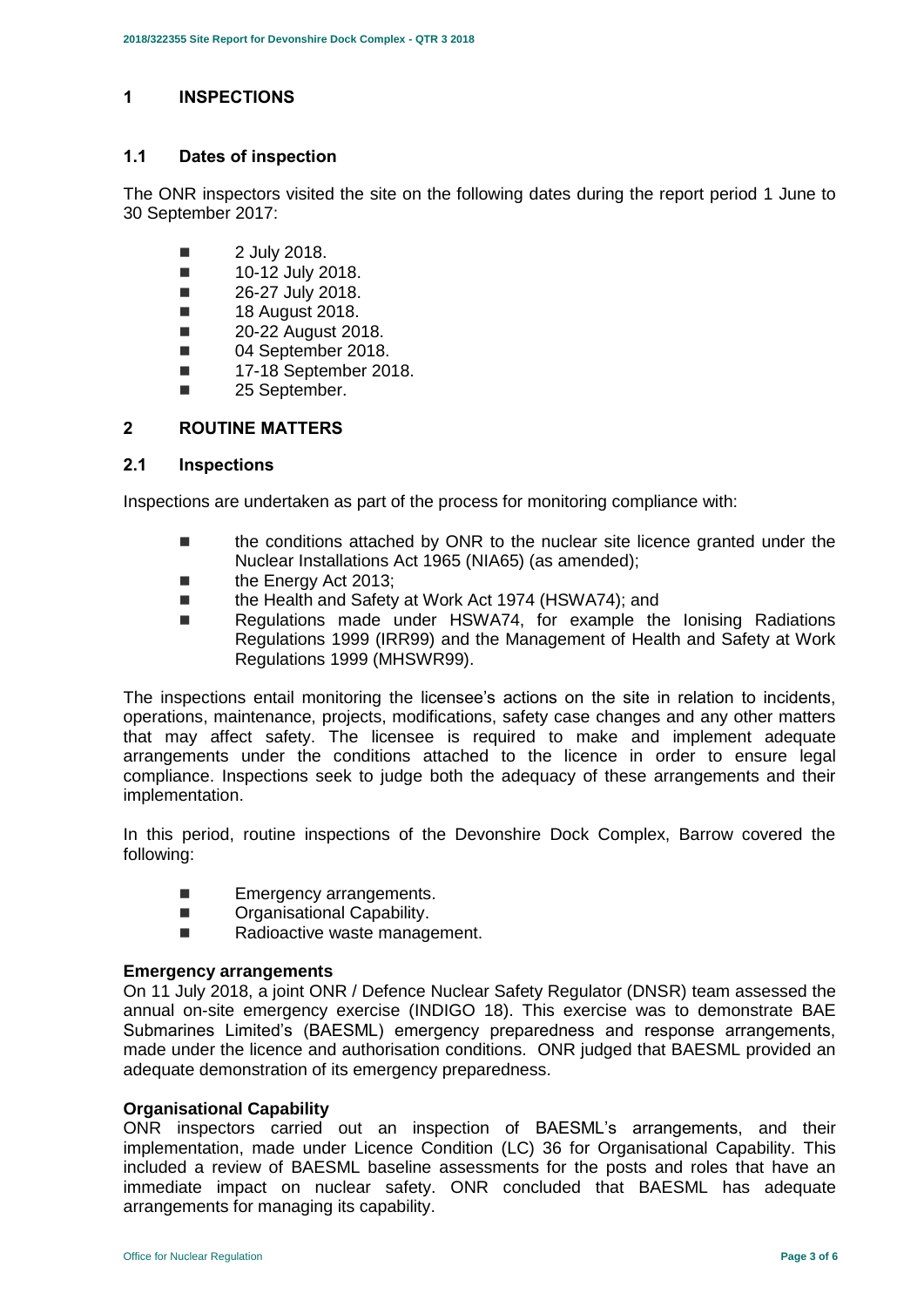#### **Radioactive waste management**

ONR Inspectors attended site to conduct an intervention against Licence Condition (LC) 32 (Accumulation of radioactive waste), LC 33 (Disposal of radioactive waste) and LC 34 (Leakage and escape of radioactive material and radioactive waste). This intervention was conducted alongside the Environment Agency (EA), who undertook an inspection against compliance with the relevant site Environmental Permit. On the basis of the evidence sampled for the management of radioactive waste across the licenced site, the licensee demonstrated that it has adequate arrangements that are suitably implemented on the site for management of radioactive waste.

#### **2.2 Other work**

ONR issues a revised site licence. See section 4 below.

# <span id="page-3-0"></span>**3 NON-ROUTINE MATTERS**

Licensees are required to have arrangements to respond to non-routine matters and events. ONR inspectors judge the adequacy of the licensee's response, including actions taken to implement any necessary improvements.

ONR was notified of three minor fire events during September all involving "hot work" i.e. welding. In response to these events, BAESML ceased all hot work operations to implement corrective measures to prevent any further events. Before hot work operations were restarted ONR inspectors attended site to gain assurance that the corrective actions, including modified arrangements and improved operator briefings, were sufficient to ensure there was no risk of serious personal injury from such operations. Based on the evidence sampled ONR inspectors judged that the corrective actions were sufficient to allow hot work operations to restart. ONR will monitor actions to further improve safety in this area through routine regulatory engagement.

ONR was notified of a "fire call" event, triggered by smoke emanating from wiring, on the submarine moored at wet dock key, which resulted in the attendance of Cumbria Fire and Rescue Service. An ONR inspector took the opportunity to follow up this event on the following day whilst on site for other business. ONR was satisfied that BAESML's response to the fire call was adequate, and took immediate actions to understand the cause and prevent further occurrence. ONR will monitor any further learning and implementation of identified corrective actions, once the cause is better understood.

#### <span id="page-3-1"></span>**4 REGULATORY ACTIVITY**

ONR may issue formal documents to ensure compliance with regulatory requirements. Under nuclear site licence conditions, ONR issues regulatory documents, which either permit an activity or require some form of action to be taken; these are usually collectively termed 'Licence Instruments' (LIs), but can take other forms. In addition, inspectors may issue Enforcement Notices to secure improvements to safety.

<span id="page-3-2"></span> Revised site licence issued: ONR issued a new nuclear site licence for the Devonshire Dock Complex. A new licence was requested to allow BAESML to enlarge the current nuclear licensed site for the construction of two new facilities at the north-western end of the site. This new licence (number 42C) will replace the existing licence (numbered 42B) from 01 October 2018.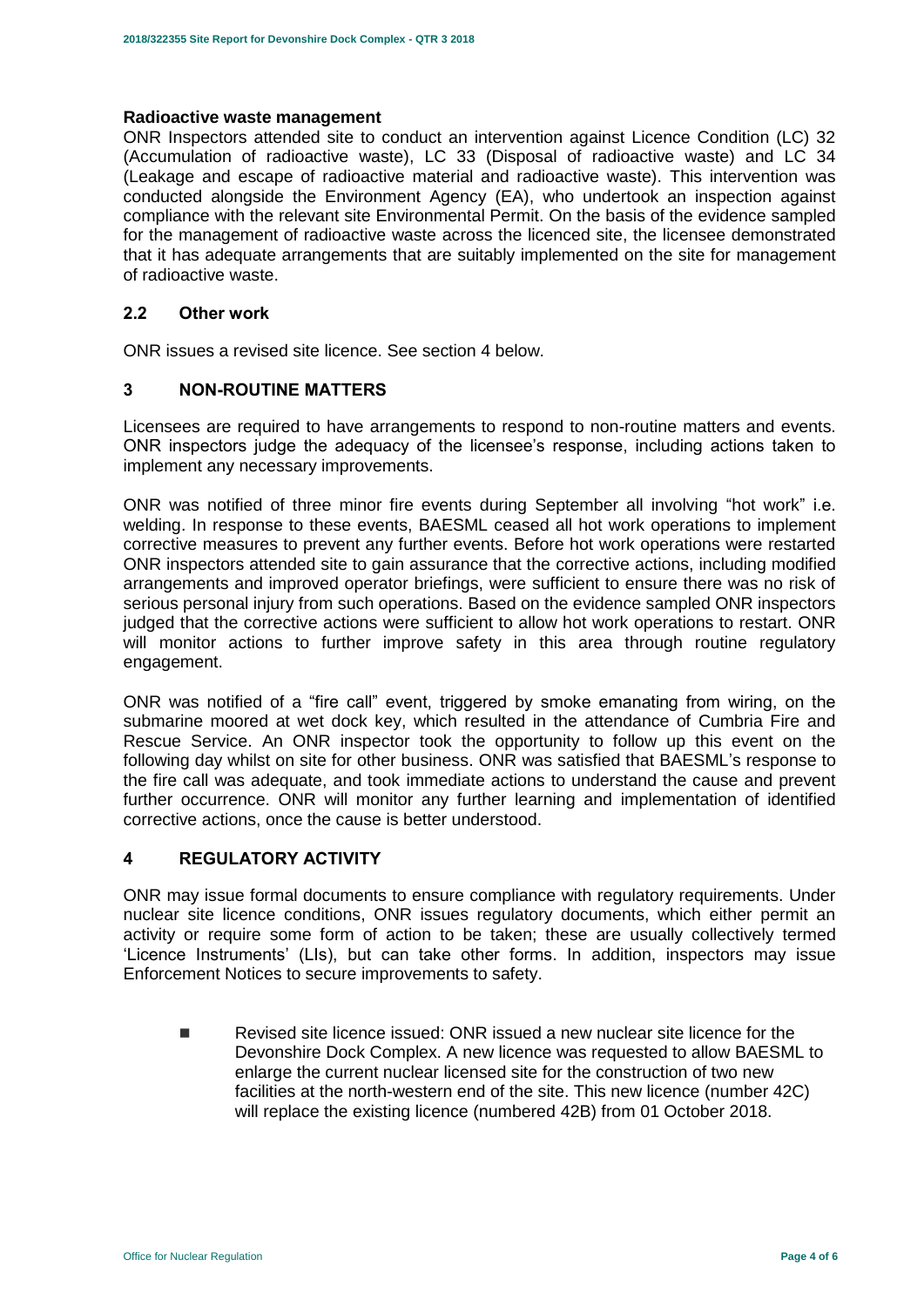# **News from ONR - July - September, 2018**

#### **Stakeholder Engagement**

- In August our Chief Nuclear Inspector Mark Foy and Deputy Chief Inspector Mina Golshan, hosted a webinar for stakeholders on the outcomes of the UK report to the Joint Convention. This is a new channel of communication which we have introduced, and further webinars are planned for November and February 2019. If you would like to find out more, please contact the ONR Communications team at contact@onr.gov.uk
- The ONR/NGO engagement forum took place on 11 October in London. This is a forum to discuss strategic, cross-cutting regulatory matters. Site specific matters are normally addressed via Site Stakeholder Groups. We are always keen to engage with a range of stakeholders and groups on nuclear safety and security issues, so if you do represent a nuclear-interest Non-Governmental Organisation, and are not already involved through our forum or via a Site Stakeholder Group, then please get in touch with the ONR Communications team for further details, via [contact@onr.gov.uk](mailto:contact@onr.gov.uk)

# **Regulatory News**

 On 25 July we announced our decision to prosecute the Atomic Weapons Establishment for offences under Section  $2(1)^{*}$  of the Health and Safety at Work etc. Act (1974). This charge related to an electrical incident on 27 June, 2017, which resulted in injury to an AWE employee. The incident was a conventional health and safety matter and there was no radiological risk to workers or the public. At a court hearing on 18 September, AWE pleaded guilty to the charge and sentencing was adjourned until 9 November, 2018.

In a separate case brought by ONR, EDF Energy Nuclear Generation Ltd and Doosan Babcock Ltd pleaded guilty on 10 October, 2018) to offences under the Health & Safety at Work etc. Act 1974, section 3(1) and the Work at Height Regulations 2005, Regulation 4(1) respectively. The charges relate to an incident on 12 April 2017 at the Hinkley Point B nuclear power station, which resulted in a serious injury to a Doosan Babcock Ltd employee. Following a hearing at Taunton Magistrates Court, the case was committed for sentencing at Taunton Crown Court with an initial hearing date set for 16 November 2018, although this date is subject to change.

Both of these cases related to conventional, industrial-type incidents that would have been subject to regulation by the Health and Safety executive prior to ONR's creation four years ago, when we gained responsibility for such matters on licensed sites. There was no radiological risk to workers or the public.

Updates on each case will be published on our website [www.onr.org.uk](http://www.onr.org.uk/)

 We have recently published our [Statement of civil incidents](http://www.onr.org.uk/quarterly-stat/2018-2.htm) meeting the Ministerial Reportable Criteria (MRC) reported to ONR - Q2 2018 (1 April 2018 to 30 June 2018).Full details are available on our [website.](http://www.onr.org.uk/quarterly-stat/2018-2.htm)